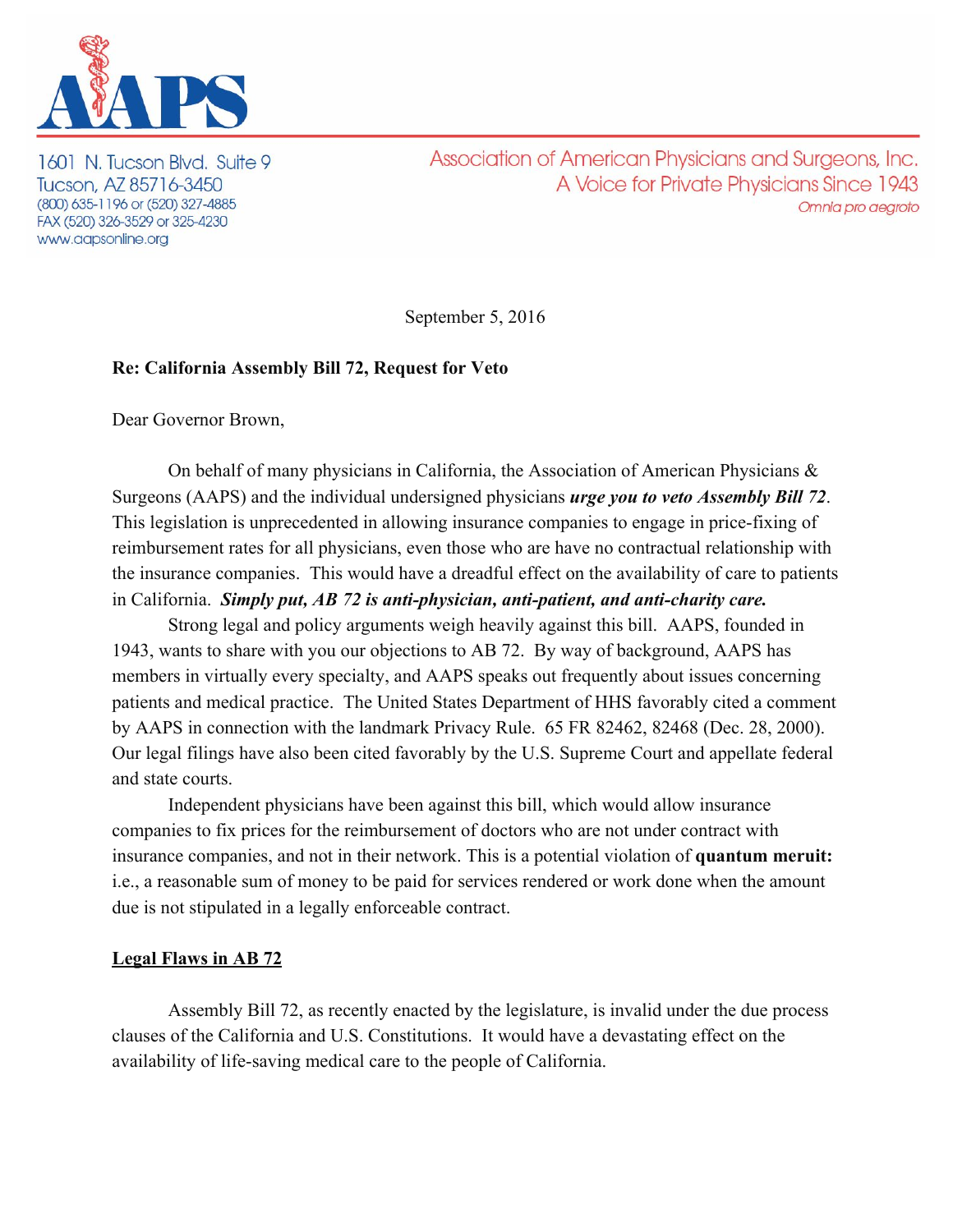**The California Supreme Court has established clear rules with respect to price controls, and AB 72 violates these rules.** The Court struck down a provision in Proposition 103, an initiative measure which was enacted on November 8, 1988, for reasons that require vetoing AB 72 also. *Calfarm Ins. Co. v. Deukmejian*, 48 Cal. 3d 805, 812, 258 Cal. Rptr. 161, 163, 771 P.2d 1247, 1249 (1989).

AB 72 authorizes private insurance companies to set price controls on physicians who are not part of their network, and who have never signed any contracts with the insurance companies. This legislation prevents a physician from obtaining adjustments in the rates that may be necessary for the physician to stay in practice, or to obtain a reasonable fee for the services he provides.

The *Calfarm Ins. Co. v. Deukmejian* expressly prohibits such a law. The California Supreme Court held unanimously in that case as follows:

Having determined that [the challenged provision] precludes adjustments necessary to achieve the constitutional standard of fair and reasonable rates, and that the subdivision cannot be sustained as a temporary or emergency measure, *we hold it invalid under the due process clauses of the state and federal Constitutions* .

*Id.* at 821 (emphasis added).

AB 72, like the constitutionally defective provision in Proposition 103, "precludes adjustments necessary to achieve the constitutional standard of fair and reasonable rates." *Id.* Instead, AB 72 grants insurance companies *carte blanche* to set the rates however they see fit, to maximize their own profits. This is unconstitutional for multiple reasons, as explained further below.

Price controls are allowed as a "temporary or emergency measure," but there is nothing temporary or emergency about **AB 72. It is a permanent delegation of authority to insurance companies to fix prices (rates) for services not under contract with the insurance companies.** The victims of these price controls have no procedure for challenging the rates, other than a one-by-one piecemeal arbitration process that has proven to be unfair in Florida and Illinois. That costly, one-sided arbitration system fails to comport with the standard required *unanimously* by the California Supreme Court in striking down an analogous provision passed by the voters.

The price controls of AB 72 are not salvaged by its backstop of keeping rates slightly above Medicare. It is well-known that Medicare reimbursements for many services are too low to compensate a physician fairly for the service. Often Medicare reimbursements are even below cost for certain services. AB 72 cannot be sustained by merely guaranteeing that reimbursements will not fall below a rate that is pegged to something that is often below the cost of the service.

Recently the U.S. Court of Appeals for the D.C. Circuit considered a similar issue in a law of Congress, which conferred on Amtrak the ability to set regulations that would affect other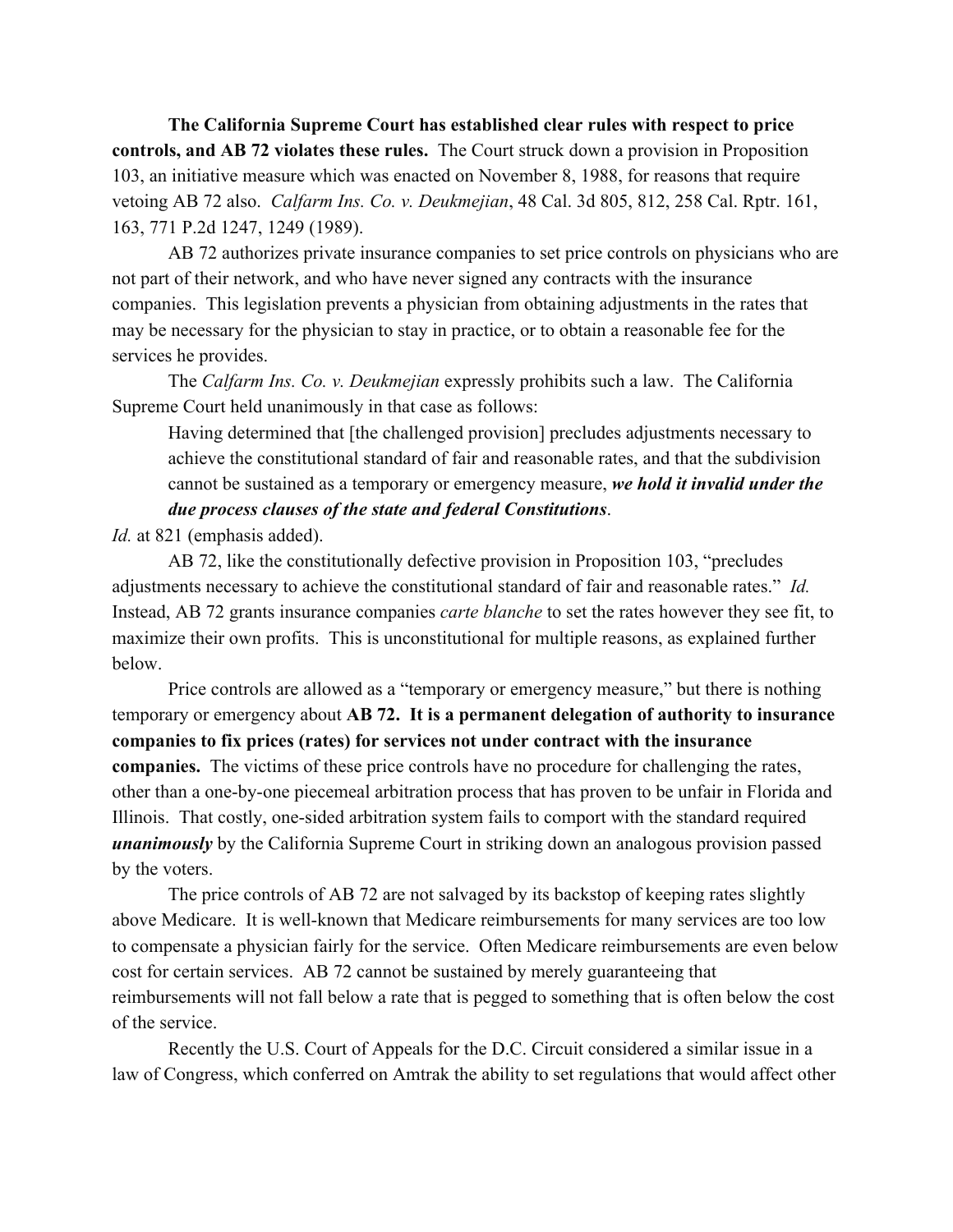private entities. The Court *unanimously* held that the law was unconstitutional under multiple clauses of the U.S. Constitution. *Ass'n of Am. R.R. v. U.S. DOT*, 821 F.d 19 (D.C. Cir. 2016).

In addition, the price-fixing authorized by AB 72 does not quality for the "state" immunity" exception from the Sherman Act and its prohibition against setting prices, which in this context relates to reimbursement rates for medical services. AB 72 authorizes private insurance companies to impose price controls of only 125 percent of Medicare across-the-board, thereby fixing the fees of physicians who are not even in network. Under *Parker v. Brown*, 317 U.S. 341 (1943), and *Cal. Retail Liquor Dealers Ass'n v. Midcal Aluminum*, 445 U.S. 97, 105-06  $(1980)$ , non state-actors are immune from the Sherman Act with respect to fixing prices only if there is active supervision by the State of the conduct. Yet that requirement of active supervision by the state is absent from AB 72, which leaves physicians and patients stuck without any politically accountable entity to appeal to when insurance companies drive reimbursement rates too low on out-of-network physicians and other medical caregivers.

Private entities are not properly authorized to regulate other private entities. AB 72 is an unprecedented, unconstitutional step towards allowing price-fixing by insurance companies. *AB 72 should be vetoed.*

## **Policy Flaws in AB 72**

Already many physicians cannot afford to see MediCal or Medicare patients, unless they opt out. Consequently MediCal and Medicare patients are finding increasing difficulty in obtaining needed care and turn increasingly to costly Emergency Rooms as safety nets for their treatment. With one third of Californians now enrolled in MediCal, AB 72 will greatly worsen provider shortages, for all patients, by allowing insurance companies to reduce rates for all insured services to something comparable to Medicare. Reduced overall reimbursement will make it impossible to offset the charity payment physicians currently receive for treating underinsured MediCal patients.

Insurance companies do not compensate for care provided to uninsured and underinsured patients. If insurance reimbursement rates are allowed to decline to Medicare-type levels, then there will be inadequate financial margins that currently enable physicians to provide charity care. *Instead, physicians will be compelled to avoid providing charity care entirely, or will need to reduce their availability for charity care*. AB 72, unfortunately, only enriches insurance companies by allowing them to drive down already low physician reimbursement rates further, and that will hurt uninsured, underinsured and insured patients alike. AB72 does not require insurance companies to reduce profit margins in order to control patients' rising out of pocket expenses or premiums. Rather, AB 72 will have the effect that all price controls have: to reduce the supply of the service.

 An approach in Florida that is similar, but not as extreme, as AB 72 has been a failure. As explained by a physicians' group there: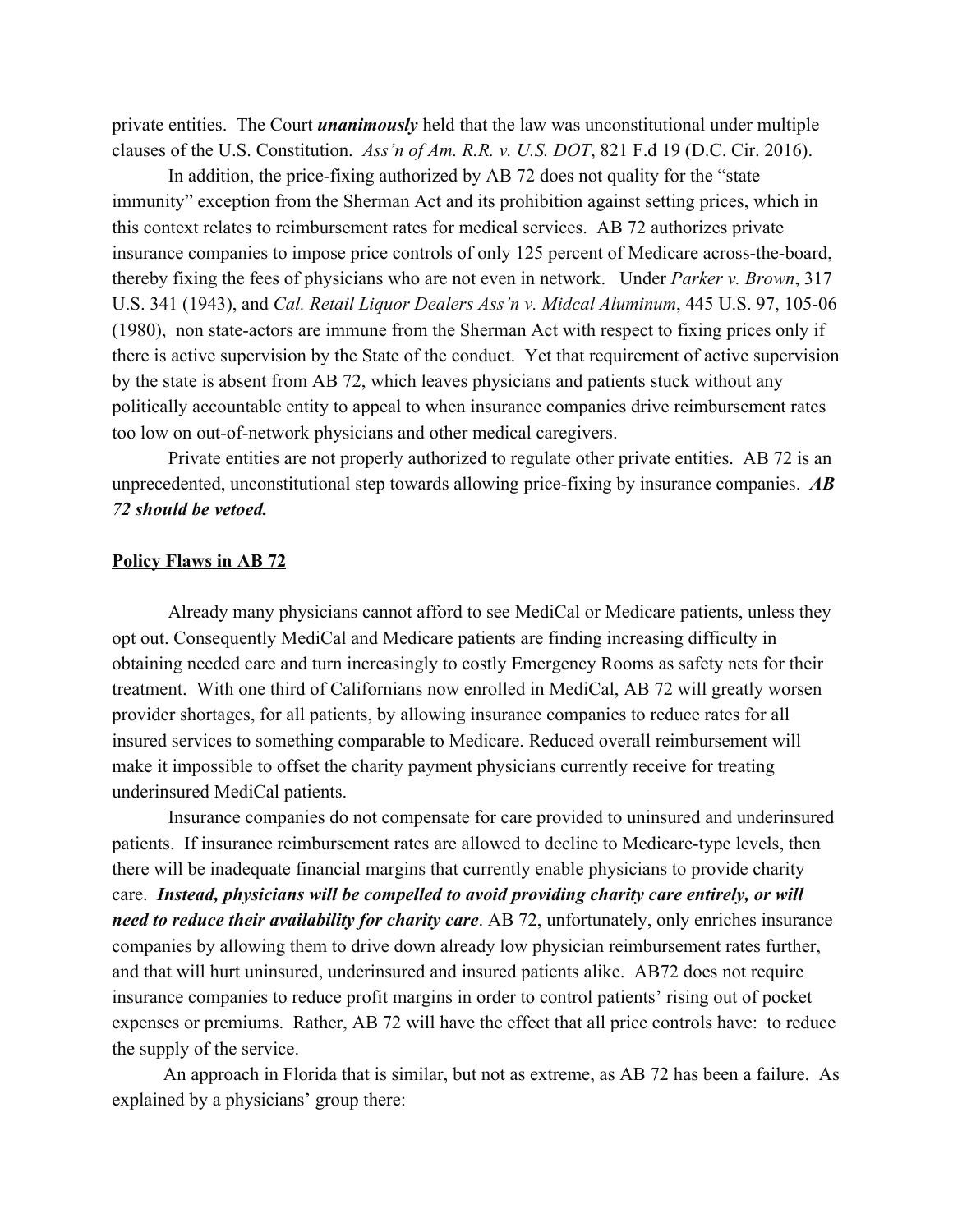"The alleged [Florida Medical Association] FMA "Compromise" is a charade that forces doctors into an unfair dispute resolution process. The process actually costs physicians time and fees for participation—with additional fees if they lose their disputed claim. The process is run under the auspices of the Agency for Health Care Administration (AHCA) by private contractor 'Maximus' and is ineffective . For instance in 2015, only 9 claims were submitted and only one of those was settled after a \$1,205 review fee. In addition, the false 'FMA Compromise' still ensures that a physician will never get more than 110% of the amount they were originally granted by the insurance company."

http://www.flaaps.org/wp-content/uploads/2016/05/AAPS-FL-Newsletter-Spring-2016 As Mail [ed.pdf](http://www.flaaps.org/wp-content/uploads/2016/05/AAPS-FL-Newsletter-Spring-2016_As_Mailed.pdf)

 A similar bill, though not as extreme as AB 72, was introduced last year in New Jersey (S20/A4444) and was defeated due to well-justified opposition by both physician groups and individual hospitals. Health insurance companies, which have been racking up record profits and paying mammoth compensation to their executives, do not need protection from state legislatures.

 AB 72 is even contrary to the public policy in California, which uses the Gould Criteria to establish usual and customary rates (UCR). *See* 28 Cal. Code of Reg. § 1300.71(a)(3)(B) ("the payment of the reasonable and customary value for the health care services rendered based upon statistically credible information that is updated at least annually and takes into consideration: (i) the provider's training, qualifications, and length of time in practice; (ii) the nature of the services provided; (iii) the fees usually charged by the provider; (iv) prevailing provider rates charged in the general geographic area in which the services were rendered; (v) other aspects of the economics of the medical provider's practice that are relevant; and (vi) any unusual circumstances in the case …."). In violation of this public policy, AB 72 would essentially allow private insurance companies to fix the reimbursement rates for all physicians, even including physicians who are not in-network or under contract with the insurance companies.

Increasingly, insurers and managed care plans offer inadequate out-of-network coverage for their enrollees. AB 72 does nothing to address this problem long-term and instead offers the wrong solution: regulating doctors. This bill will only create additional problems, notably a dangerous drop in access to medical care. Properly addressing this situation begins with rolling back failed policies that push patients into unaffordable plans that offer little actual coverage, not in passing an unconstitutional bill that attempts to shift the burden to independent physicians and their patients. *AB 72 violates both State and Federal law, and public policy, and we respectfully ask you to veto it.*

Respectfully submitted,

Andrew Schlafly Eileen Natuzzi, MD,MPH,FACS AAPS General Counsel Surgeon and AAPS Member